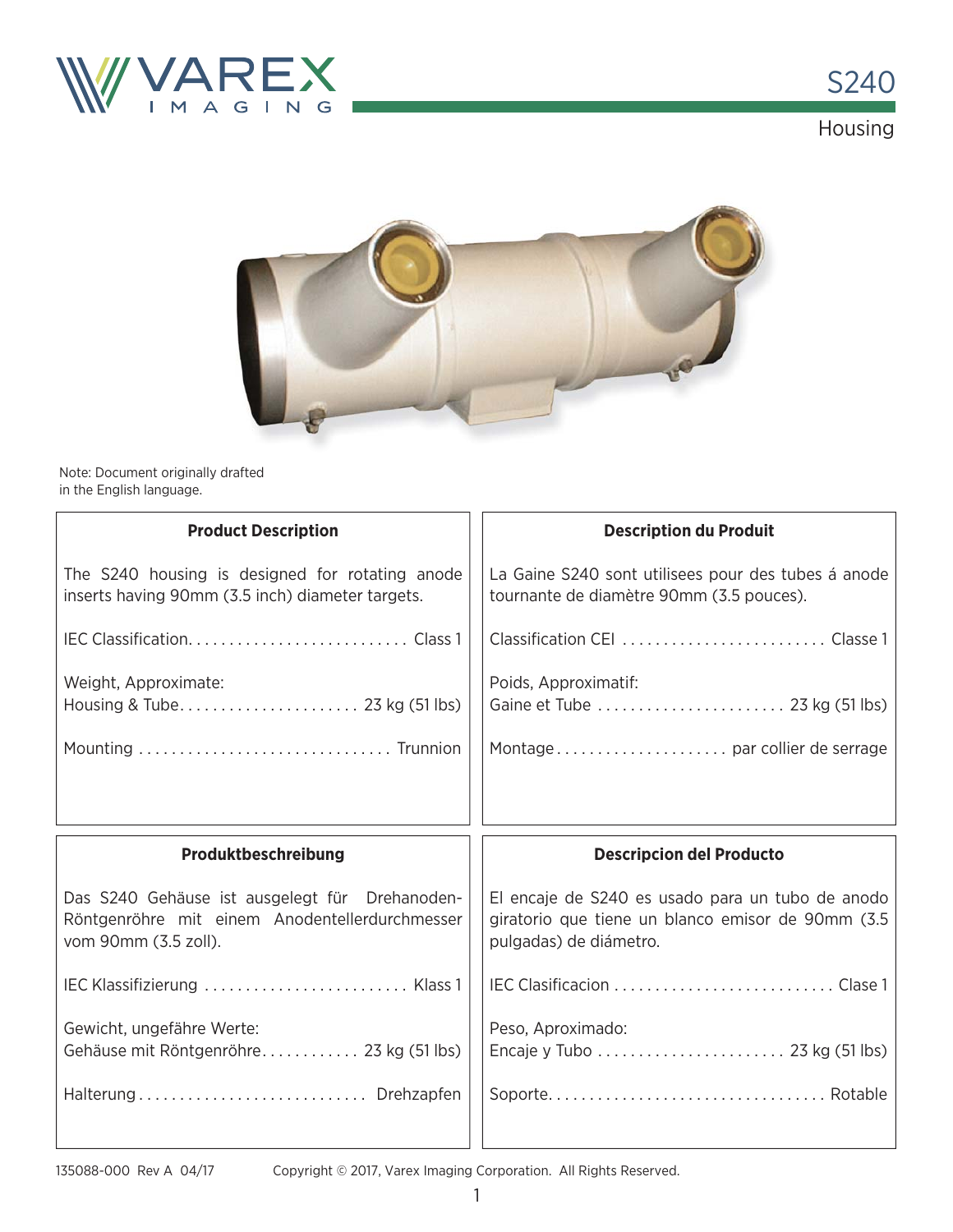

| <b>Product Description</b>                                                                                                                                  | <b>Description du Produit</b>                                                                                                   |
|-------------------------------------------------------------------------------------------------------------------------------------------------------------|---------------------------------------------------------------------------------------------------------------------------------|
|                                                                                                                                                             |                                                                                                                                 |
| Maximum X-Ray Tube Assembly Heat Content 1,400 kJ (1,960 kHU)                                                                                               | Capacité thermique de la gaine 1,400 kJ (1,960 kUC)                                                                             |
| Maximum Continuous Heat Dissipation<br>(max. housing temperature 78°C)<br>without Ventilation  120 W (168 HU/sec)                                           | Dissipation thermique continue de la gaine<br>(température maximale de la gaine à 78°C)<br>sans Ventilation  120 W (168 UC/sec) |
| X-Ray Tube Assembly<br>Permanent filtration 1.0 mm Al IEC 60522                                                                                             | Ensemble Radiogène                                                                                                              |
| Loading Factors for Leakage Radiation  150 kV, 4.0 mA                                                                                                       | Technique de mesure du courant de fuite 150 kV, 4.0 mA                                                                          |
| Temperature Limits for Storage and Transport  -9°C to +70°C<br>Atmospheric Pressure Range  70 kPa to 106 kPa<br>Thermal Switch: (Overload)  Normally Closed | Limites de Température Pour le Transport et Pour L'Emmasinage<br>Limites de pression atmosphérique  70 kPa à 106 kPa            |
| 15A @ 125 Vac or 10A @ 30 Vac/dc                                                                                                                            | Interrupteur Thermique: (surcharger)  Normalement Fermé<br>15A a 125 Vca ou 10A a 30 Vca/cc                                     |
| Thermal Switch: (cooling control)  Normally Closed<br>15A @ 125 Vac or 10A @ 30 Vac/dc                                                                      | Interrupteur Thermique: (Refroidissement Maîtrise)                                                                              |
|                                                                                                                                                             | 15A a 125 Vca ou 10A a 30 Vca/cc                                                                                                |
| X-Ray Tube Assembly (Complies to)  IEC 60601-2-28                                                                                                           |                                                                                                                                 |
|                                                                                                                                                             | Les ensembles gaine/tube (Conforme aux) CEI 60601-2-28                                                                          |
|                                                                                                                                                             |                                                                                                                                 |
| Produktbeschreibung                                                                                                                                         | <b>Descripcion del Producto</b>                                                                                                 |
|                                                                                                                                                             | Voltaje de diferencia maxima  150 kV                                                                                            |
| Wärmespeicherkapazitat des Gehäuses  1,400 kJ (1,960 kHU)                                                                                                   | Capacidad del almacenaje termal de encaje1,400 kJ (1,960 kHU)                                                                   |
| Höchstmaß Zerstreuung<br>(max. Gehäusetemperatur 78°C)                                                                                                      | Difusion del calor continuo del encaje<br>(temperatura máxima de la encaje 78°C)<br>sin Ventilación  120 W (168 HU/seg)         |
| Röntgenstrahlers                                                                                                                                            | Ensamblaje de Tubo de Rayos X<br>Filtración Permanente 1.0 mm Al IEC 60522                                                      |
| Lecktechnikfaktoren  150 kV, 4.0 mA                                                                                                                         | Escape tecnico factor  150 kV, 4.0 mA                                                                                           |
| Temperaturgrenzen für Aufbewahrung und Transport                                                                                                            | Temperatura Limitada de Almacen y Transporte  -9°C a +70°C                                                                      |
|                                                                                                                                                             | Límites de la presión atmosférica  70 kPa a 106 kPa                                                                             |
| Thermoschalter: (überladen)  Normalerweise Geschlossen                                                                                                      | Interruptor Termal: (sobrecarga)  Normalmente Cerrado<br>15A @ 125 Vac o 10 A @ 30 Vac/dc                                       |
| 15A @ 125 Vac oder 10A @ 30 Vac/dc                                                                                                                          |                                                                                                                                 |
| Thermoschalter: (Kühlung Kontrolle) Normalerweise Geschlossen<br>15A @ 125 Vac oder 10A @ 30 Vac/dc                                                         | Interruptor Termal: (Control de Refrigeración) Normalmente Cerrado<br>15A @ 125 Vac o 10 A @ 30 Vac/dc                          |
| Röntgenstrahler (Enstprechen)  IEC 60601-2-28                                                                                                               | Ensamblaje de tubo de los Rayos X (Conformarse de)                                                                              |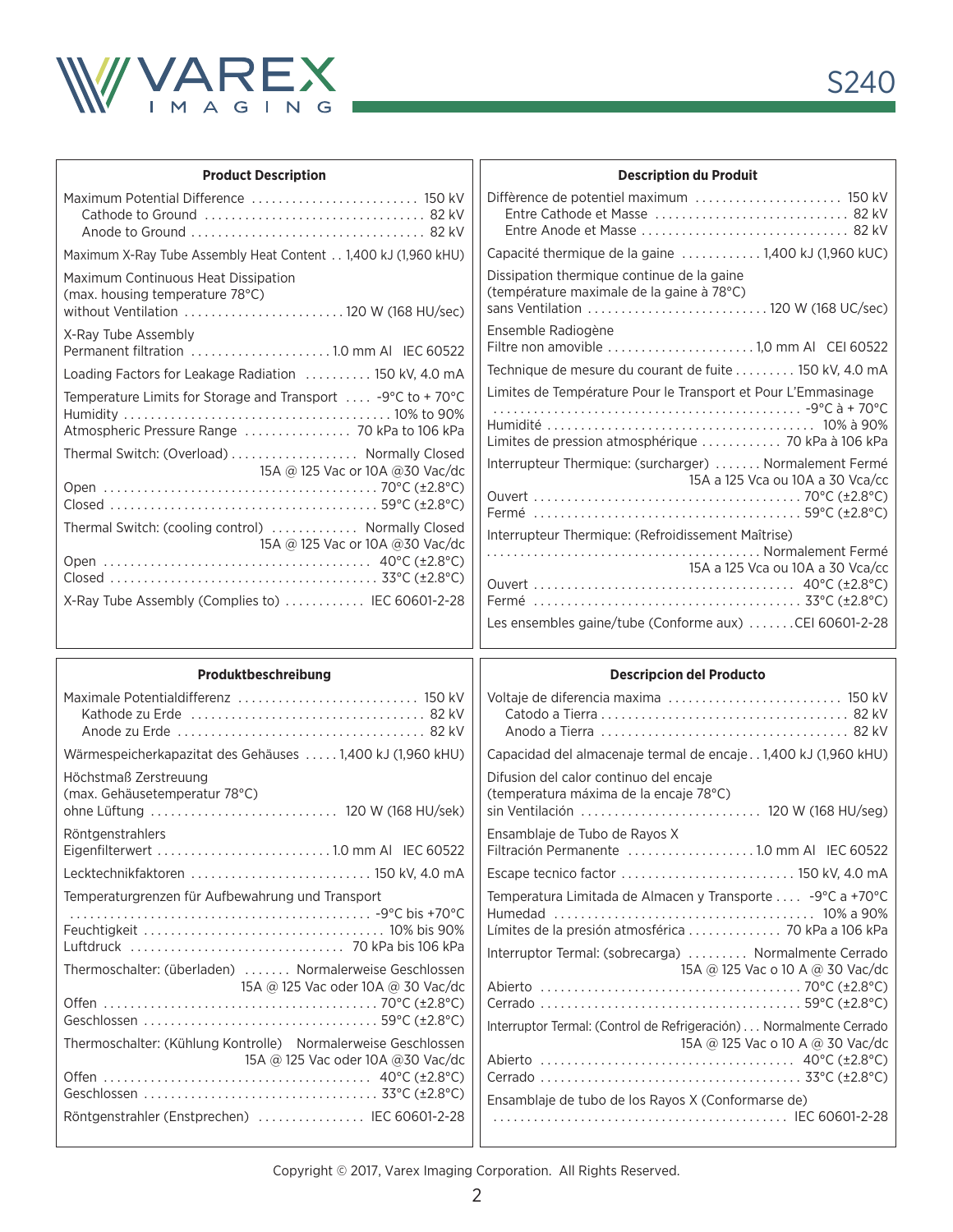

S240

Dimensions are for reference only Les dimensions sont pour la référence seulement Maße sind als nur Referenz Las dimensiones están para la referencia solamente

| <b>DIMENSIONAL DATA</b> |               |                    |  |  |  |  |  |
|-------------------------|---------------|--------------------|--|--|--|--|--|
|                         | <b>INCHES</b> | <b>MILLIMETERS</b> |  |  |  |  |  |
| Α                       | 8.66          | 220                |  |  |  |  |  |
| Β                       | 8.94          | 227                |  |  |  |  |  |
| $\overline{\mathsf{C}}$ | 6.10          | 155                |  |  |  |  |  |
| $\overline{D}$          | 6.61          | 168                |  |  |  |  |  |
| $\frac{E}{F}$           | 6.06          | 154                |  |  |  |  |  |
|                         | 1.969         | 50                 |  |  |  |  |  |
| G                       | 1.024         | 26                 |  |  |  |  |  |
| Н                       | .44           | 112                |  |  |  |  |  |
| $\bigcup$               | 13.78         | 350                |  |  |  |  |  |
| Κ                       | 19.29         | 490                |  |  |  |  |  |
| L                       | 3.66          | 93                 |  |  |  |  |  |
| Μ                       | $8^{\circ}$   |                    |  |  |  |  |  |
| N                       | $20^\circ$    |                    |  |  |  |  |  |
| O                       | 4.134         | 105                |  |  |  |  |  |
| $\overline{P}$          | 1.38          | 35                 |  |  |  |  |  |
| Q                       | 1.28          | 32.5               |  |  |  |  |  |
| R                       | 1.02          | 26                 |  |  |  |  |  |
| $\overline{\mathsf{S}}$ | 1.63          | 41.5               |  |  |  |  |  |
| $\overline{\mathsf{T}}$ | 1.28          | 32.5               |  |  |  |  |  |
| $\overline{\mathsf{U}}$ | 1.87          | 47.5               |  |  |  |  |  |
| V                       | 3.74          | 95                 |  |  |  |  |  |
| W                       | 1.77          | 45                 |  |  |  |  |  |
| $\underline{X}$         | 3.54          | 90                 |  |  |  |  |  |
| $\overline{Y}$          | .39           | 10                 |  |  |  |  |  |
| $\overline{Z}$          | 1.16          | 29.4               |  |  |  |  |  |
| AA                      | 2.28          | 58                 |  |  |  |  |  |
| AB                      | 3.66          | 93                 |  |  |  |  |  |
| AC                      | 1.44          | 36.5               |  |  |  |  |  |
| AD                      | 2.05          | 52                 |  |  |  |  |  |
| AE                      | 2.29          | 58.1               |  |  |  |  |  |

N

Housing Outline Drawing Dessin d' Encombrement de la Gaine Mabseichnungen des Gehäuses Esquema Detallado del Encaje









Marca Focal



BEAM LIMITING<br>DEVICE MOUNTING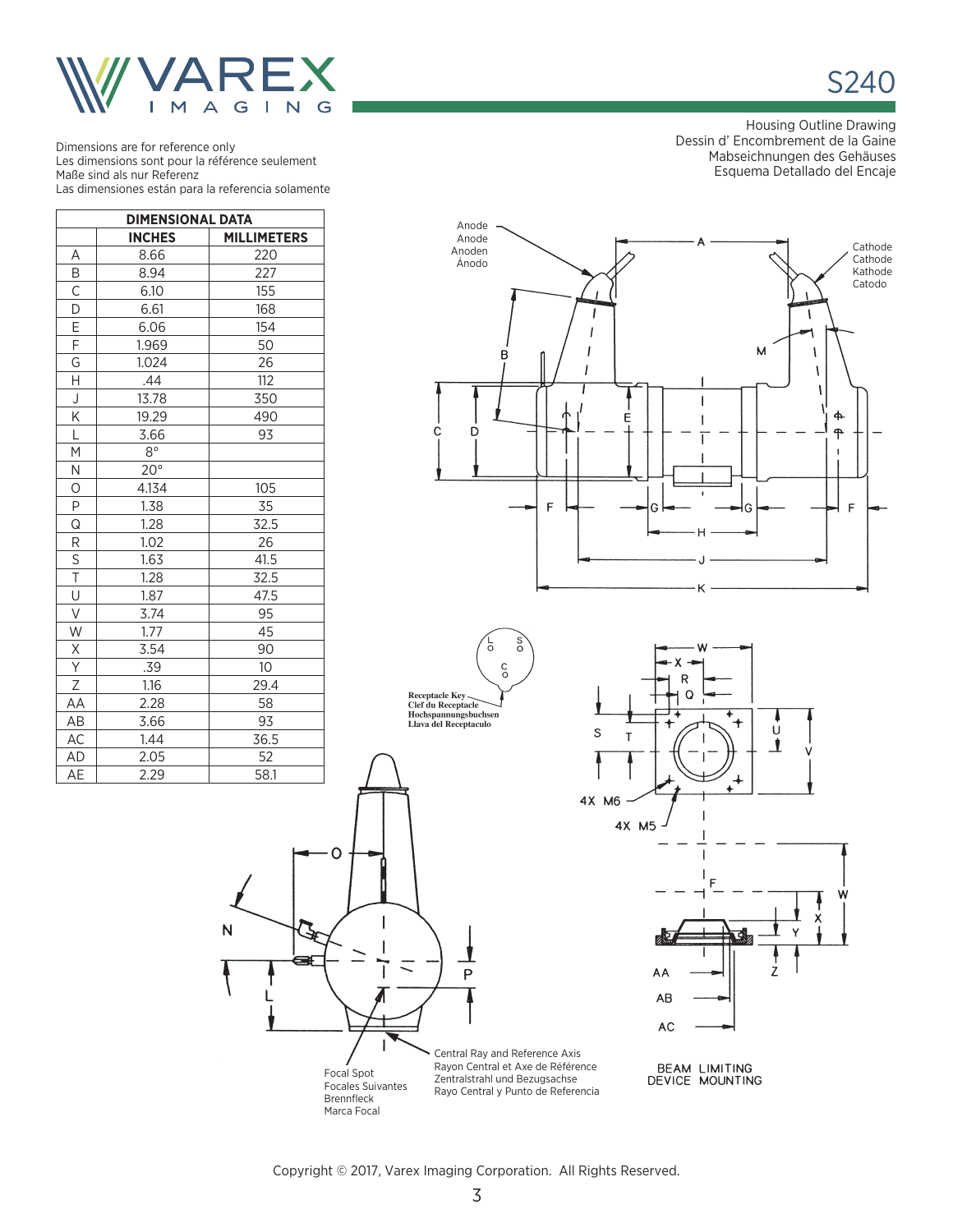

Stator - Wiring Diagram Stator - Schéma de Câblage Stator - Drahtfarbentabelle Bovina - Diagramas

Stator Ratings and Characteristics Spécificités et Caractéristiques du Stator Statornennleistungen und Merkmale Caracteristicas y Clarificacion de la Bovina

ł

S240



|   | <b>Wire Color</b><br><b>Couleurs des Branchements</b><br><b>Kabelfarben</b><br><b>Cable de Color</b> | <b>Description</b><br><b>Description</b><br><b>Beschreibung</b><br><b>Descripcion</b> |  |  |  |
|---|------------------------------------------------------------------------------------------------------|---------------------------------------------------------------------------------------|--|--|--|
|   |                                                                                                      |                                                                                       |  |  |  |
| P | Yellow                                                                                               | Main                                                                                  |  |  |  |
|   | Jaune                                                                                                | Principal                                                                             |  |  |  |
|   | Gelb                                                                                                 | Haupt                                                                                 |  |  |  |
|   | Amarillo                                                                                             | Principal                                                                             |  |  |  |
|   |                                                                                                      |                                                                                       |  |  |  |
| А | Red                                                                                                  | Phase Shift                                                                           |  |  |  |
|   | Rouge                                                                                                | Changement de Phase                                                                   |  |  |  |
|   | Rot                                                                                                  | <b>Hilfsphase</b>                                                                     |  |  |  |
|   | Rojo                                                                                                 | Cambio de Fase del Estator                                                            |  |  |  |
|   |                                                                                                      |                                                                                       |  |  |  |
| C | <b>Black</b>                                                                                         | Common                                                                                |  |  |  |
|   | Noir                                                                                                 | Neutre                                                                                |  |  |  |
|   | Schwarz                                                                                              | Neutral                                                                               |  |  |  |
|   | Negro                                                                                                | Común                                                                                 |  |  |  |

| <b>Stator Drive Frequency</b><br>Fréquence d'entraînement du stator<br>Statorantrieb Frequenz<br>Frecuencia de la impulsión del estator | <b>RPM</b>                       |
|-----------------------------------------------------------------------------------------------------------------------------------------|----------------------------------|
| 50/60 Hz<br>150/180 Hz                                                                                                                  | 2800/3400 ±10%<br>8200/9600 ±10% |

| <b>Stator Coil Resistance:</b><br>Résistance de la bobine du stator: |         |              |          |                           | <b>Stator - Spulenwiderstand</b> |                                         |                  |                      | Resistencia del Rollo de la Bovina: |        |            |                                  |         |                |                  |
|----------------------------------------------------------------------|---------|--------------|----------|---------------------------|----------------------------------|-----------------------------------------|------------------|----------------------|-------------------------------------|--------|------------|----------------------------------|---------|----------------|------------------|
| Main                                                                 |         | Yellow       | 50 Ohms  | (résistance ohmique)      |                                  |                                         |                  | Haupt                |                                     | Gelb   | 50 Ohms    | Principal                        |         | Amarillo       | 50 Ohms          |
| Phase Shift                                                          |         | Red          | 110 Ohms | Principale                |                                  | Juane                                   | 50 Ohms          | Hilfsphase           |                                     | Rot    | 110 Ohms   | Cambio de Fase                   |         | Rojo           | 110 Ohms         |
|                                                                      |         |              |          | Changement de Phase Rouge |                                  |                                         | 110 Ohms         |                      |                                     |        |            |                                  |         |                |                  |
| Voltage:                                                             |         | <b>Start</b> | Run      |                           |                                  |                                         |                  | Spannung:            |                                     | Anlauf | Weiterlauf | Voltaje:                         |         | <b>Empezar</b> | <b>Funcionar</b> |
| 50/60Hz                                                              | $P-C$   | 310          | 90       | Voltage:                  |                                  | Démarrage                               | Entretien        | 50/60 Hz             | $P-C$                               | 310    | 90         | 50/60 Hz                         | $P-C$   | 310            | 90               |
|                                                                      | $A-C$   | 420          | 102      | 50/60 Hz                  | $P-C$                            | 310                                     | 90               |                      | $A-C$                               | 420    | 102        |                                  | $A-C$   | 420            | 102              |
|                                                                      | $P - A$ | 450          | 112      |                           | $A-C$                            | 420                                     | 102              |                      | $P - A$                             | 450    | 112        |                                  | $P-A$   | 450            | 112              |
|                                                                      |         |              |          |                           | $P - A$                          | 450                                     | 112              |                      |                                     |        |            |                                  |         |                |                  |
| 160/180Hz                                                            | $P-C$   | 800          | 200      |                           |                                  |                                         |                  | 160/180Hz            | $P-C$                               | 800    | 200        | 160/180Hz                        | $P-C$   | 800            | 200              |
|                                                                      | $A-C$   | 1340         | 360      | 160/180Hz                 | $P-C$                            | 800                                     | 200              |                      | $A-C$                               | 1340   | 360        |                                  | $A-C$   | 1340           | 360              |
|                                                                      | $P - A$ | 1300         | 350      |                           | $A-C$                            | 1340                                    | 360              |                      | $P - A$                             | 1300   | 350        |                                  | $P - A$ | 1300           | 350              |
|                                                                      |         |              |          |                           | $P - A$                          | 1300                                    | 350              |                      |                                     |        |            |                                  |         |                |                  |
|                                                                      |         |              |          |                           |                                  |                                         |                  |                      |                                     |        |            |                                  |         |                |                  |
| Amperes:                                                             |         | Start        | Run      |                           |                                  |                                         |                  |                      |                                     |        |            |                                  |         |                |                  |
|                                                                      | P       |              |          | Ampère:                   |                                  | Démarrage                               | <b>Entretien</b> | Amperes:             |                                     | Anlauf | Weiterlauf | <b>Amperios:</b>                 |         | <b>Empezar</b> | <b>Funcionar</b> |
| 50/60Hz                                                              |         | 3.3          | 1.0      | 50/60Hz                   | P                                | 3.3                                     | 1.0              | 50/60Hz              | P                                   | 3.3    | 1.0        | 50/60Hz                          | P       | 3.3            | 1.0              |
|                                                                      | Α       | 1.9          | 0.6      |                           | А                                | 1.9                                     | 0.6              |                      | Α                                   | 1.9    | 0.6        |                                  |         | 1.9            | 0.6              |
|                                                                      |         | 4.0          | 1.2      |                           |                                  | 4.0                                     | 1.2              |                      |                                     | 4.0    | 1.2        |                                  |         | 4.0            | 1.2              |
|                                                                      | P       |              |          |                           |                                  |                                         |                  |                      |                                     |        |            |                                  | P       |                |                  |
| 160/180Hz                                                            |         | 4.4          | 0.95     | 160/180Hz                 | P                                | 4.4                                     | 0.95             | 160/180Hz            | P                                   | 4.4    | 0.95       | 160/180Hz                        |         | 4.4            | 0.95             |
|                                                                      | Α       | 2.5          | 0.7      |                           |                                  | 2.5                                     | 0.7              |                      | Α                                   | 2.5    | 0.7        |                                  | Α       | 2.5            | 0.7              |
|                                                                      |         | 4.6          | 1.1      |                           |                                  | 4.6                                     | $1.1\,$          |                      |                                     | 4.6    | 1.1        |                                  |         | 4.6            | 1.1              |
|                                                                      |         |              |          |                           |                                  | Temps our atteindre la vitesse maximum: |                  |                      |                                     |        |            |                                  |         |                |                  |
| <b>Time to Full Speed:</b>                                           |         |              |          | 50/60 Hz                  |                                  |                                         | 1.0 sec.         | <b>Hochlaufzeit:</b> |                                     |        |            | Tiempo Para la Velocidad Maxima: |         |                |                  |
| 50/60 Hz                                                             |         |              | 1.0 sec. |                           |                                  |                                         |                  | 50/60 Hz             |                                     |        | 1.0 sek.   | 50/60 Hz                         |         |                | $1.0$ seg.       |
| 160/180 Hz                                                           |         |              | 1.2 sec. | 160/180 Hz                |                                  |                                         | $1.2$ sec.       | 160/180 Hz           |                                     |        | 1.2 sek.   | 160/180 Hz                       |         |                | 1.2 seg.         |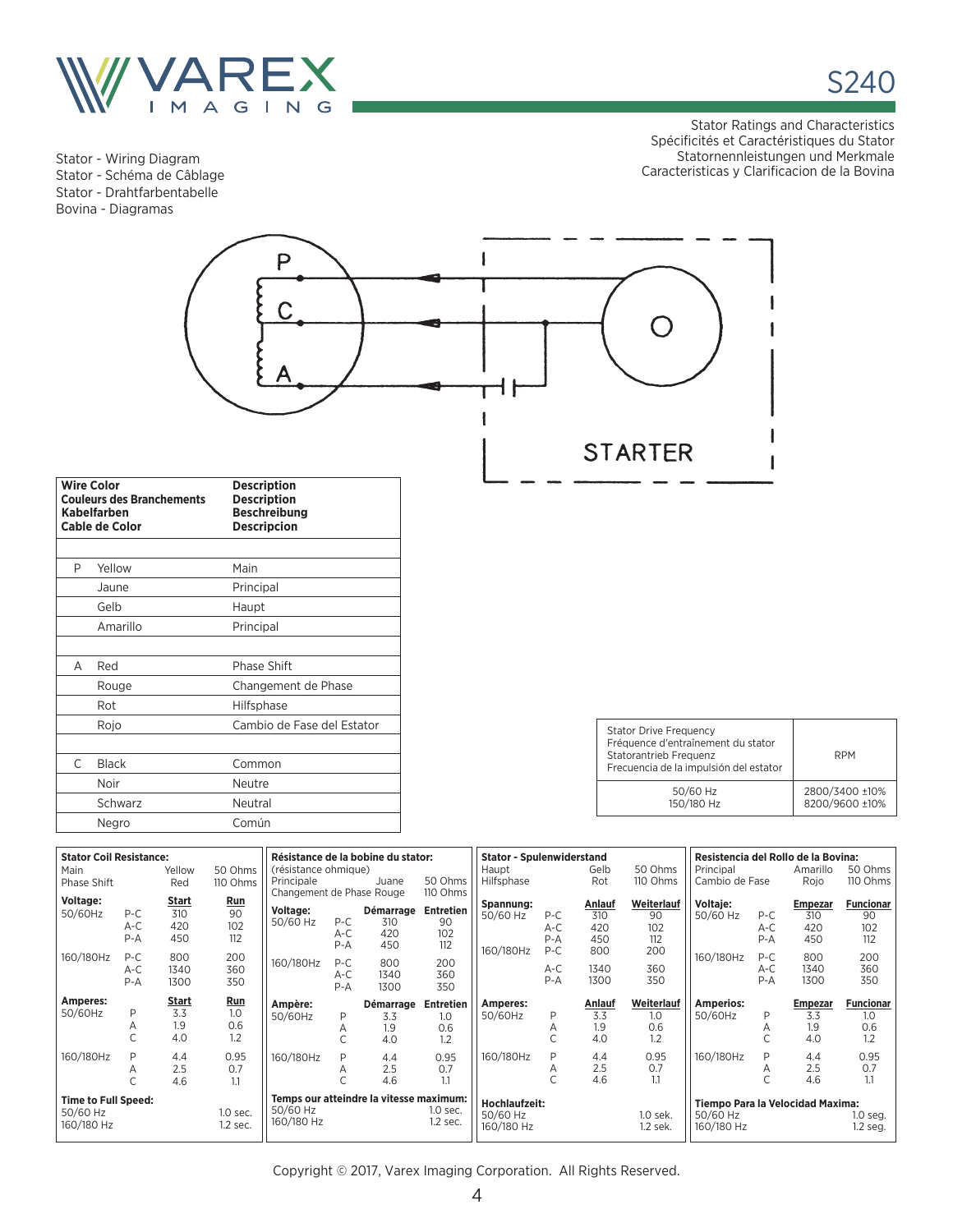

Housing Cooling Characteristics Caractéristiques de Refroidissement de la Gaine Gehäuseabkühlungscharakteristiken Caracteristicas de Enfriamiento del Encaje



| Note:                                                                                                                                                                                            | <b>Remarque:</b>                                                                                                                                                                                                                | Anmerkungen:                                                                                                                                                                                                                                  | Nota:                                                                                                                                                                                                                               |
|--------------------------------------------------------------------------------------------------------------------------------------------------------------------------------------------------|---------------------------------------------------------------------------------------------------------------------------------------------------------------------------------------------------------------------------------|-----------------------------------------------------------------------------------------------------------------------------------------------------------------------------------------------------------------------------------------------|-------------------------------------------------------------------------------------------------------------------------------------------------------------------------------------------------------------------------------------|
| 1. Heat inputs into housing include tube<br>power, filament power, and stator power.<br>2. Heating curves based on no restric-<br>tions of natural convection around tube I<br>housing assembly. | L'apport calorifique dans la gaine incult  <br>la puissance du tube, du filament et du<br>stator.<br>2. Courbes d'échauffement basées sur<br>une circulation d'air naturelle sans en-<br>trave autour de l'ensemble gaine-tube. | Der wärmungskurven berücksichtigen<br>die Verlustleistung aus der Anode, der<br>Kathode und des stators.<br>2. Die Heizkurven basieren auf keinerlei<br>Einschränkung der natürlichen Kon-<br>vektion in der Umgebung der Strahler-<br>haube. | 1. La energia del encaje incluye el poder  <br>del tubo, el poder del filamento y el<br>poder de la bovina.<br>2. Las curvas de calentamiento no son<br>afectadas por el calor natural creado en  <br>la parte exterior del encaie. |